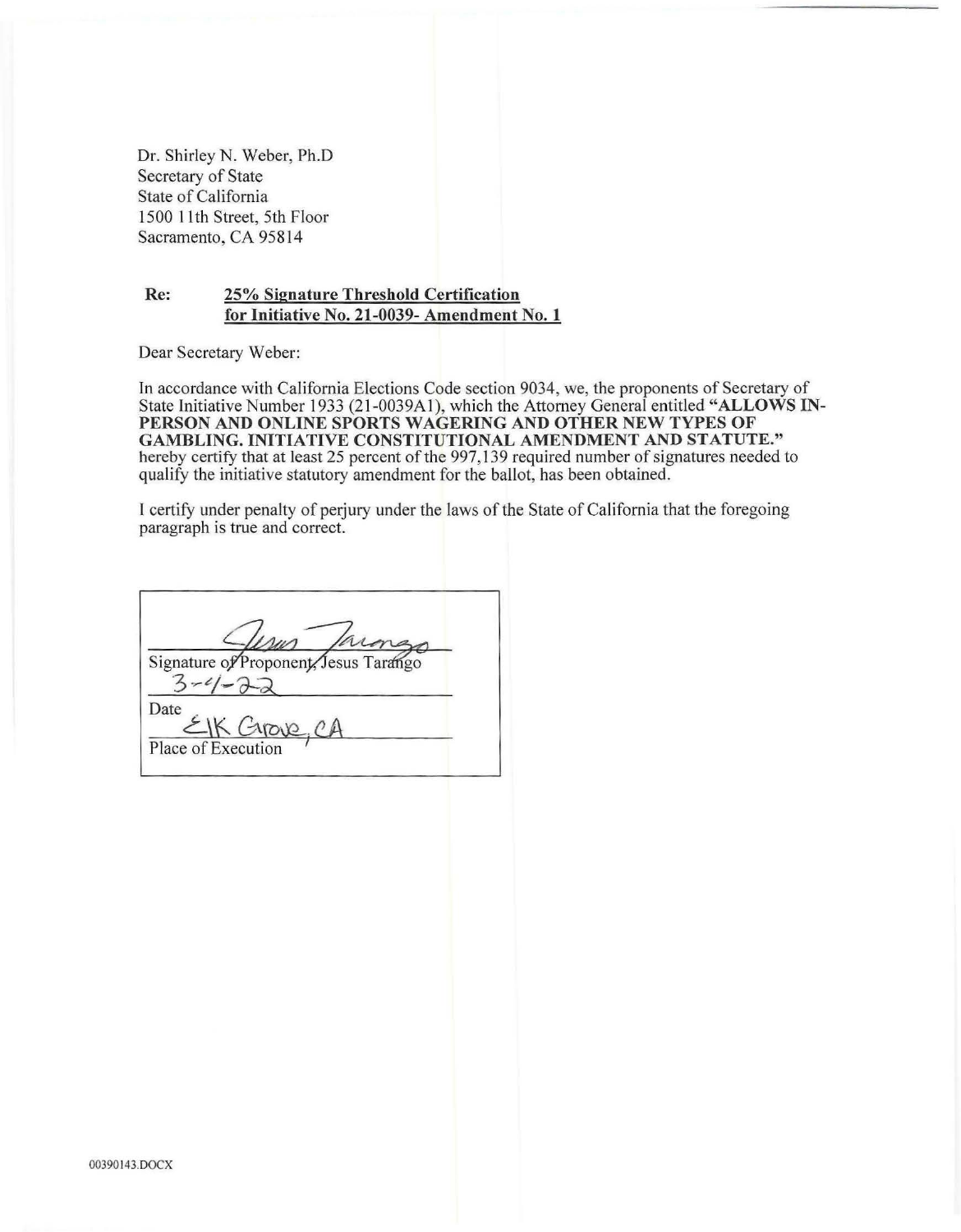Dr. Shirley N. Weber, Ph.D Secretary of State State of California 1500 11th Street, 5th Floor Sacramento, CA 95814

## **Re: 25% Signature Threshold Certification for Initiative No. 21-0039- Amendment No. 1**

Dear Secretary Weber:

In accordance with California Elections Code section 9034, we, the proponents of Secretary of State Initiative Number 1933 (21-0039Al), which the Attorney General entitled **"ALLOWS IN-PERSON AND ONLINE SPORTS WAGERING AND OTHER NEW TYPES OF GAMBLING. INITIATIVE CONSTITUTIONAL AMENDMENT AND STATUTE."**  hereby certify that at least 25 percent of the 997,139 required number of signatures needed to qualify the initiative statutory amendment for the ballot, has been obtained.

I certify under penalty of perjury under the laws of the State of California that the foregoing paragraph is true and correct.

Signature of Proponent, Bo Mazzetti<br>*March* 8 *ZO*2 *z* **SEVULTION CA**  $\sqrt{2n}$ Place of Execution